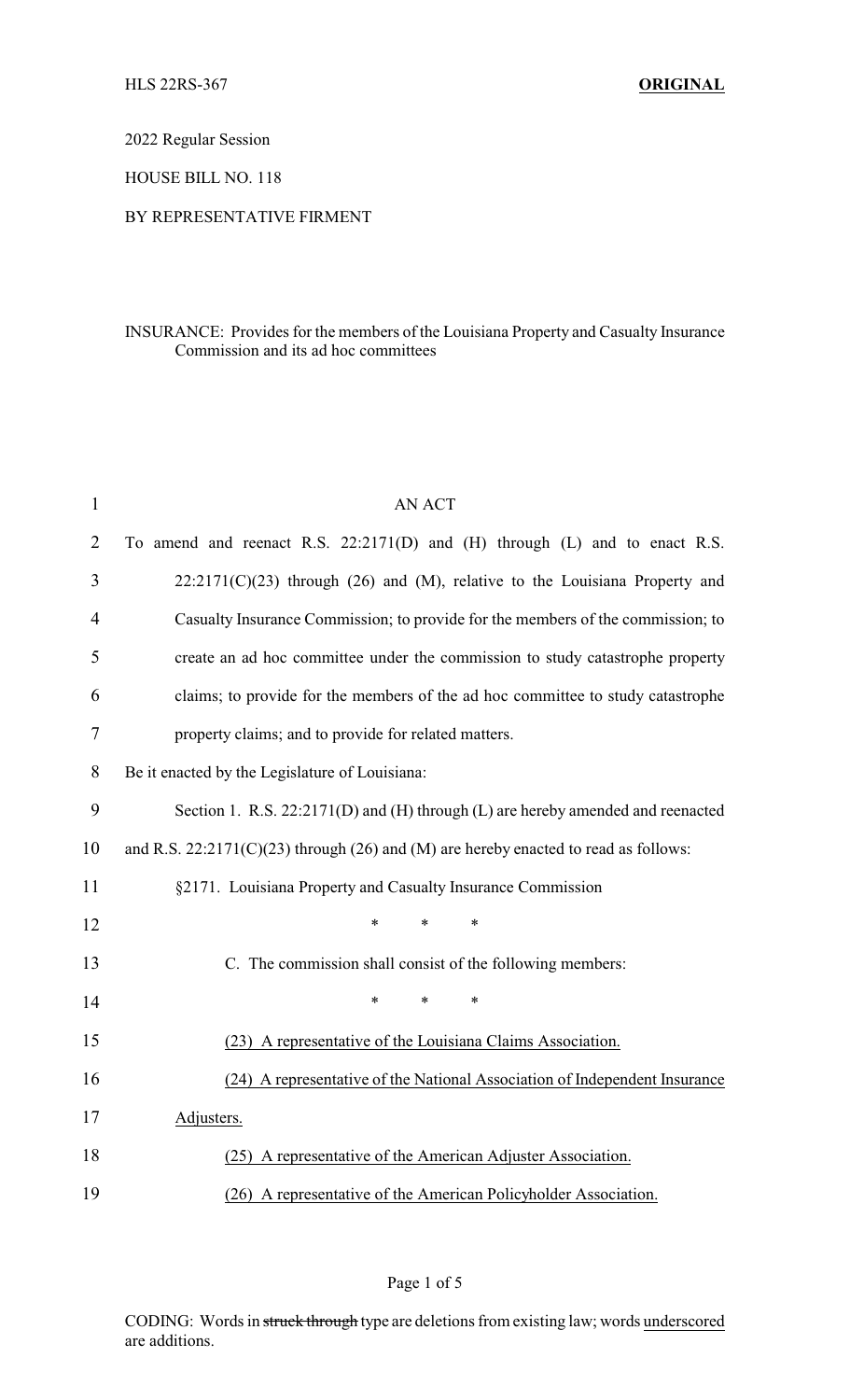| $\mathbf{1}$ | D. The commission shall consist of ad hoc committees to study property and          |
|--------------|-------------------------------------------------------------------------------------|
| 2            | casualty insurance, including but not limited to the areas of automobile insurance, |
| 3            | homeowners insurance, and workers' compensation insurance, and catastrophe          |
| 4            | property claims. The commissioner of insurance shall appoint a chairperson and a    |
| 5            | vice chairperson for the commission and a chairperson and vice chairperson for each |
| 6            | ad hoc committee.                                                                   |
| 7            | $\ast$<br>*<br>*                                                                    |
| 8            | H. The catastrophe property claims ad hoc committee shall consist of the            |
| 9            | following members:                                                                  |
| 10           | The governor or his designee.<br>(1)                                                |
| 11           | The commissioner of insurance or his designee.<br>(2)                               |
| 12           | Two members of the Senate Committee on Insurance selected by its<br>(3)             |
| 13           | chairman.                                                                           |
| 14           | Two members of the House Committee on Insurance selected by its<br>(4)              |
| 15           | chairman.                                                                           |
| 16           | A representative of the Independent Insurance Agents & Brokers of<br>(5)            |
| 17           | Louisiana.                                                                          |
| 18           | A representative of the National Association of Mutual Insurance<br>(6)             |
| 19           | Companies.                                                                          |
| 20           | One consumer representative selected by the speaker of the House of                 |
| 21           | Representatives.                                                                    |
| 22           | (8) One consumer representative selected by the president of the Senate.            |
| 23           | (9) A representative of the Louisiana Claims Association.                           |
| 24           | (10) A representative of the National Association of Independent Insurance          |
| 25           | Adjusters.                                                                          |
| 26           | (11) A representative of the American Adjuster Association.                         |
| 27           | (12) A representative of the American Policyholder Association.                     |
| 28           | The members of the commission shall serve without compensation, and<br>I.           |
| 29           | their terms shall be for two years.                                                 |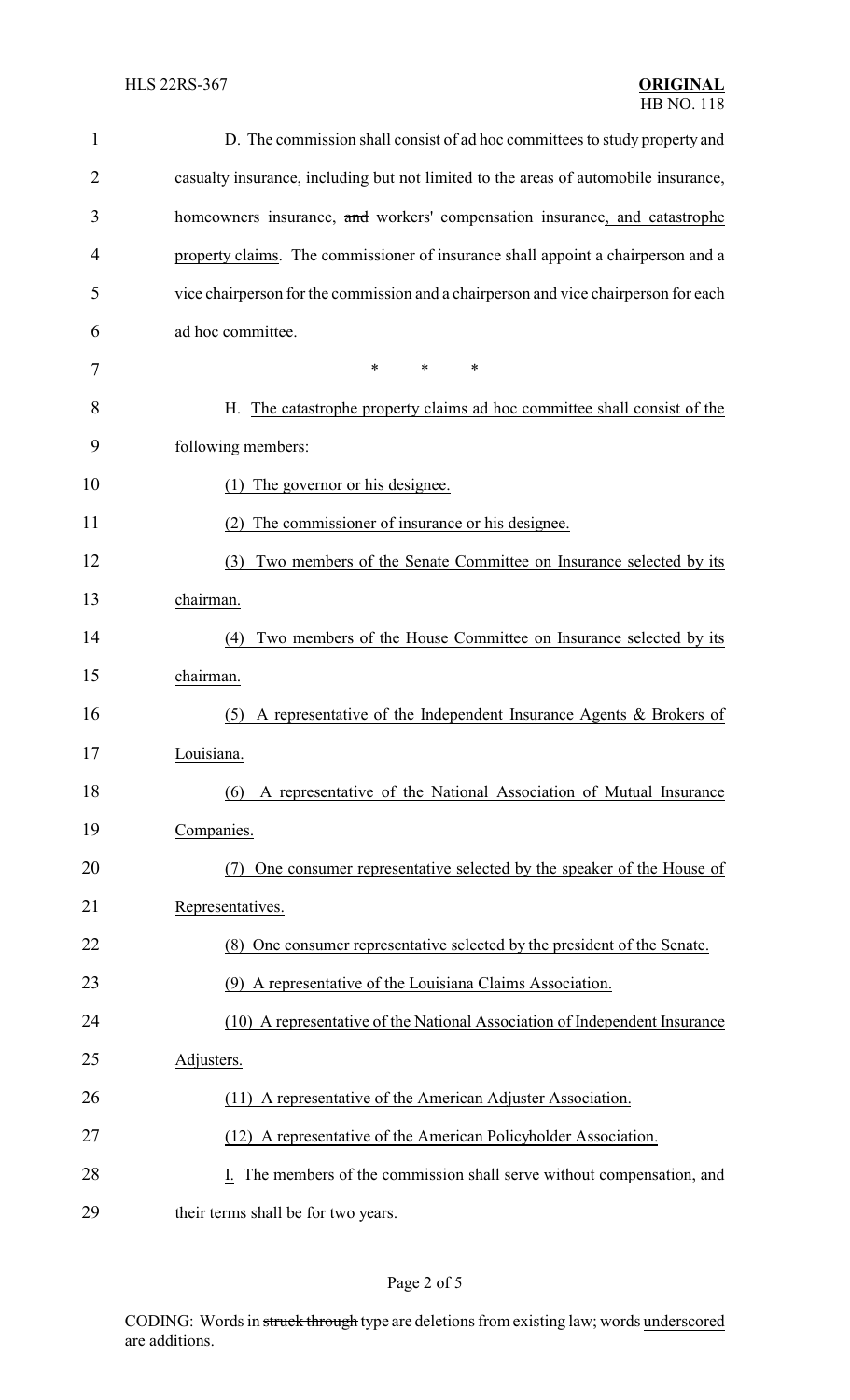1 I. Any vacancies on the commission shall be filled in the same manner as the original appointments for the unexpired portion of the term of the vacated appointment.

 $\frac{1}{2}$  +  $\frac{1}{2}$  K. A majority of the members of the commission shall constitute a quorum for the transaction of business. A majority of the members of an ad hoc committee shall constitute a quorum for the transaction of business of the ad hoc committee. All official actions of the commission or any ad hoc committee shall require the affirmative vote of a majority of the members of the commission or ad hoc committee present and voting during meetings of the commission or ad hoc committee. The commission shall meet twice annually in any one calendar year and the ad hoc committees may meet on the call of the chairperson of the commission or of the ad hoc committee, or upon the request of any three members of the ad hoc committee.

14 K.( $\overline{H}$ , L.(1) The commission shall submit to the governor, the Louisiana Legislature, and the commissioner of insurance on an annual basis prior to the convening of each regular legislative session an annual report on their actions, studies, findings, and recommendations of those laws and projects affecting property 18 and casualty insurance.

 (2)(a) The commission shall conduct all meetings and hearings, in 20 accordance with R.S. 42:11 et seq., to receive testimony about that information it is charged with gathering. The commission shall also be permitted to receive further information and testimony from regional and national experts on insurance rating issues. The commission shall study ways to give incentives to those communities that have a greater enforcement rate over laws that directly or indirectly affect insurance rates in that community and state.

 (b) All state and local agencies and political subdivisions shall cooperate with the commission and assist it in the gathering of information when requested. All materials in the possession or control of the commission or its employees shall be considered public records pursuant to R.S. 44:1 et seq.

## Page 3 of 5

CODING: Words in struck through type are deletions from existing law; words underscored are additions.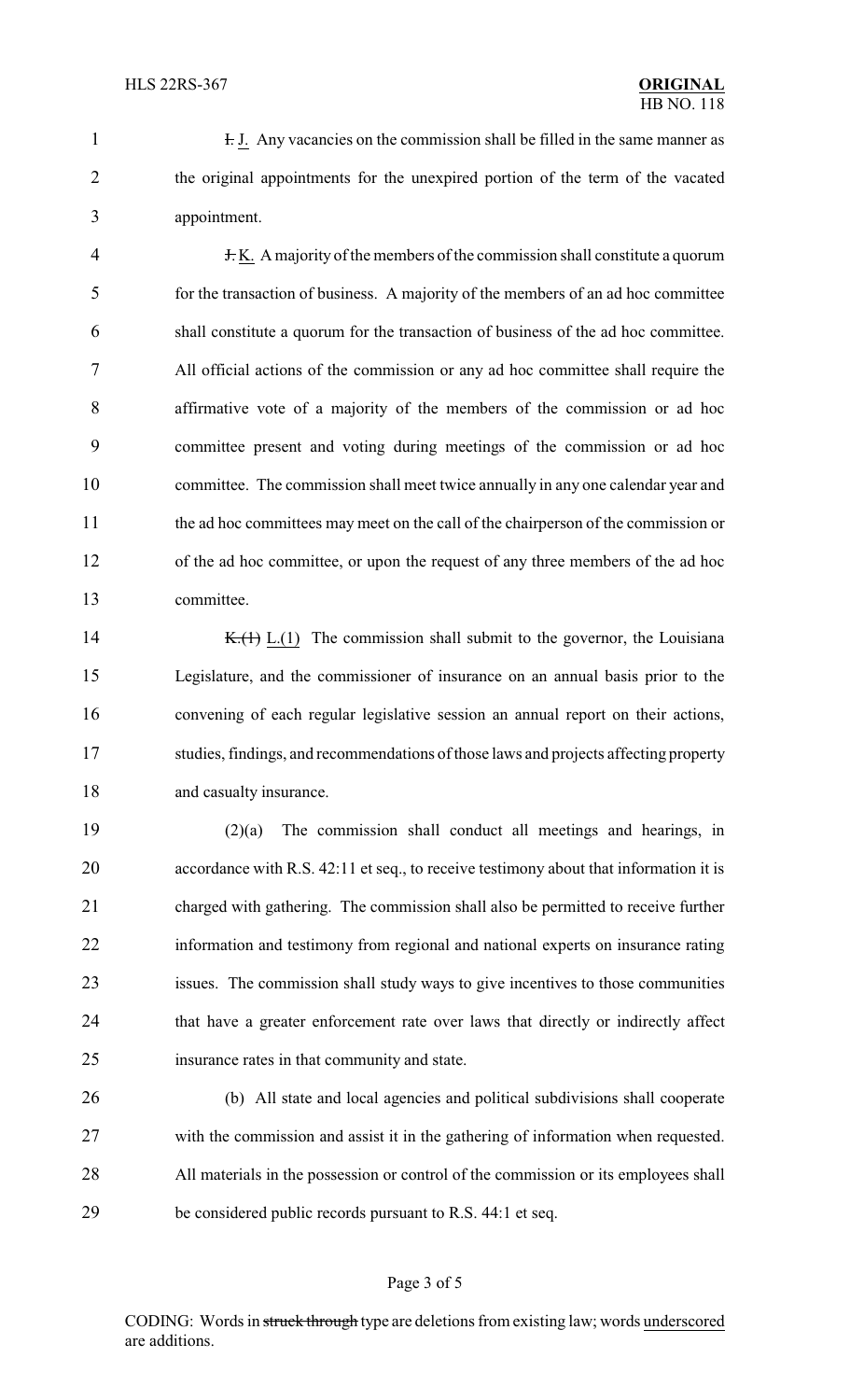| $\mathbf{1}$   | E. M. The commissioner of insurance shall appoint a director and an                      |
|----------------|------------------------------------------------------------------------------------------|
| $\overline{2}$ | assistant director with the consent of the Senate who shall serve at the pleasure of the |
| 3              | commissioner. The commissioner of insurance may also employ such persons,                |
| $\overline{4}$ | including two unclassified employees, as necessary to carry out the provisions of this   |
| 5              | Section and may establish the compensation of technical, professional, and clerical      |
| 6              | employees as needed for the commission to accomplish its work. Any such                  |
| $\overline{7}$ | employee shall be compensated from the budget of the commissioner. All of the            |
| 8              | employees of the commission shall be under the direction and supervision of the          |
| 9              | commissioner of insurance.                                                               |

## DIGEST

The digest printed below was prepared by House Legislative Services. It constitutes no part of the legislative instrument. The keyword, one-liner, abstract, and digest do not constitute part of the law or proof or indicia of legislative intent. [R.S. 1:13(B) and 24:177(E)]

| HB 118 Original | 2022 Regular Session | Firment |
|-----------------|----------------------|---------|
|                 |                      |         |

**Abstract:** Provides for the members of the La. Property and Casualty Insurance Commission and its ad hoc committees.

Present law provides for the members who serve on the La. Property and Casualty Insurance Commission (commission).

Proposed law retains present law and adds the following members to the commission:

- (1) A representative of the La. Claims Association.
- (2) A representative of the National Association of Independent Insurance Adjusters.
- (3) A representative of the American Adjuster Association.
- (4) A representative of the American Policyholder Association.

Proposed law creates an ad hoc committee under the commission to study catastrophe property claims.

Proposed law provides that the ad hoc committee to study catastrophe property claims shall consist of the following members:

- (1) The governor or his designee.
- (2) The commissioner of insurance or his designee.
- (3) Two members of the Senate Committee on Insurance selected by its chairman.
- (4) Two members of the House Committee on Insurance selected by its chairman.
- (5) A representative of the Independent Insurance Agents & Brokers of La.

Page 4 of 5

CODING: Words in struck through type are deletions from existing law; words underscored are additions.